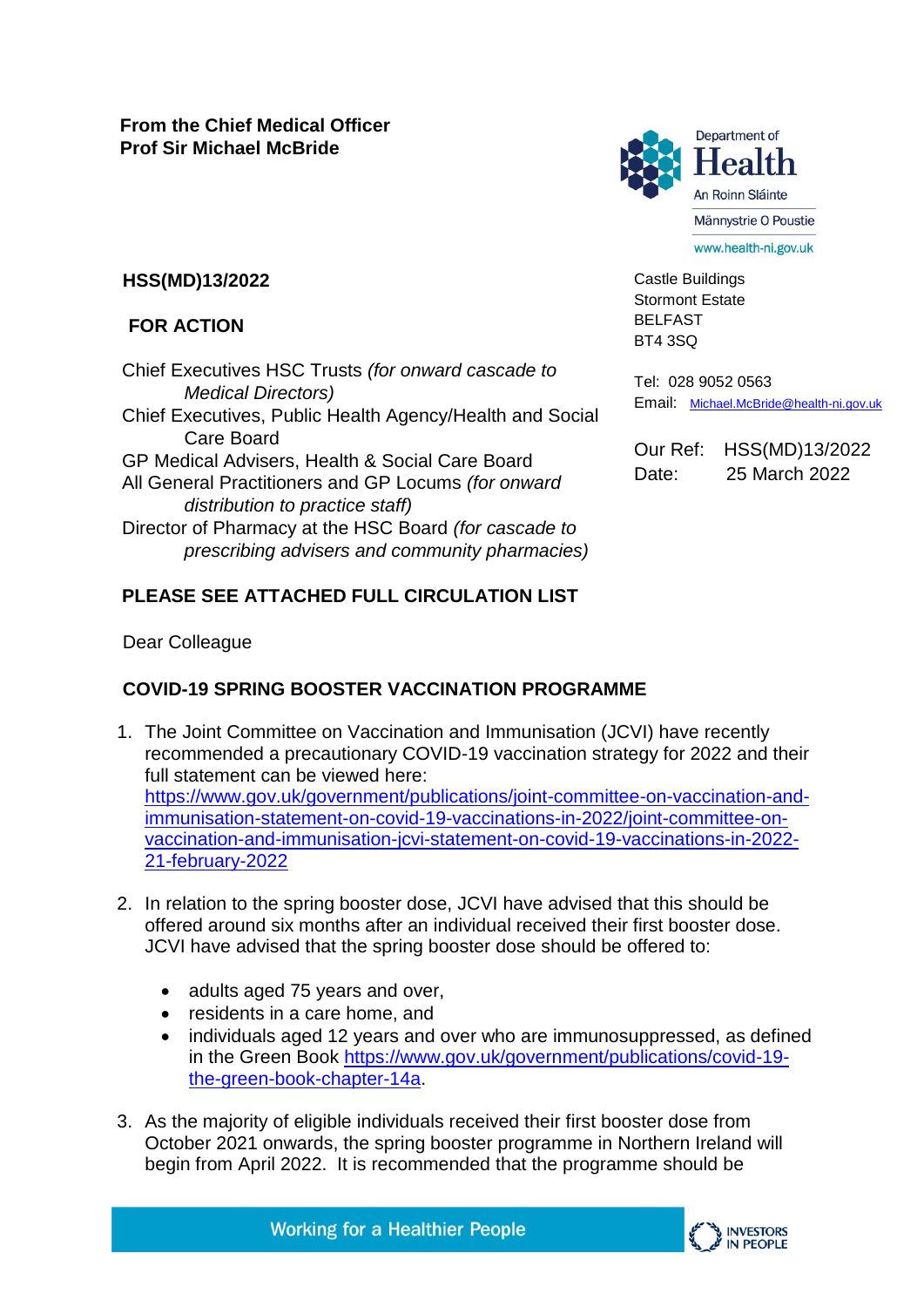completed no later than the end of May 2022 to avoid having a knock on impact on the timing of a possible autumn vaccination programme. JCVI have provided interim advice on a possible autumn programme which is contained in the JCVI statement mentioned above.

- 4. Unlike previous elements of the programme, the main vaccine available for use by both GPs and community pharmacies for the spring booster will be the Spikevax® (Moderna) COVID-19 vaccine. This currently comes in packs of 10 vials and each vial has 20 booster doses or 200 doses per pack. Chemical and physical in-use stability data has been demonstrated for a maximum of 19 hours at 2°C to 25°C after initial vial puncture, although from a microbiological perspective the vial should be used as soon as practically possible within that timeframe. Trusts will continue to use the Comirnaty® Pfizer-BioNTech COVID-19 vaccine.
- 5. JCVI have advised that there should be some operational flexibility around the timing of the spring dose in relation to when the person received their last vaccine dose. Therefore, in order to try and limit vaccine wastage it is proposed that ideally someone should have reached the 6 month mark from their first booster but if they are over 3 months from their first booster, then it would be reasonable to proceed to administer the spring booster.
- 6. The spring booster programme will begin in care homes from the start of April and community pharmacies will complete this element of the programme. Many care homes will already have effective medicines management arrangements with community pharmacies offering the COVID-19 vaccination service, and it is anticipated that these existing partnerships will continue through the offer of COVID-19 vaccination to care home residents. The HSC Board are asked to work with RQIA to identify those care homes where existing arrangements are not already in place with participating pharmacies and ensure that alternative community pharmacy providers are engaged to deliver COVID-19 vaccination if needed.
- 7. For care homes operated by HSC Trusts, Trusts are asked to ensure that local arrangements are made with community pharmacies offering the COVID-19 vaccination service. For those patients missed for whatever reason (i.e. they were absent or unwell etc) arrangements should be put in place for the care home to notify the resident's GP to enable them to be classed as 'house bound' through the normal GP/Trust arrangements and the Trust will then arrange their vaccination by a District Nurse as a mop-up process.
- 8. GPs are being asked to invite all their eligible patients' aged 75 years or older in for vaccination (i.e. those born before 31 May 1947), but we expect many GPs may hold off for a few weeks to ensure they have as many eligible patients as possible to run large clinics which will help reduce vaccine wastage. In order to help minimise vaccine waste, GPs are advised to only order enough vaccine for the number of patients that are likely to attend for vaccination. Full packs should not be ordered for less than 100 patients. In those circumstances, patients should be advised to contact a local community pharmacy involved in the vaccination programme

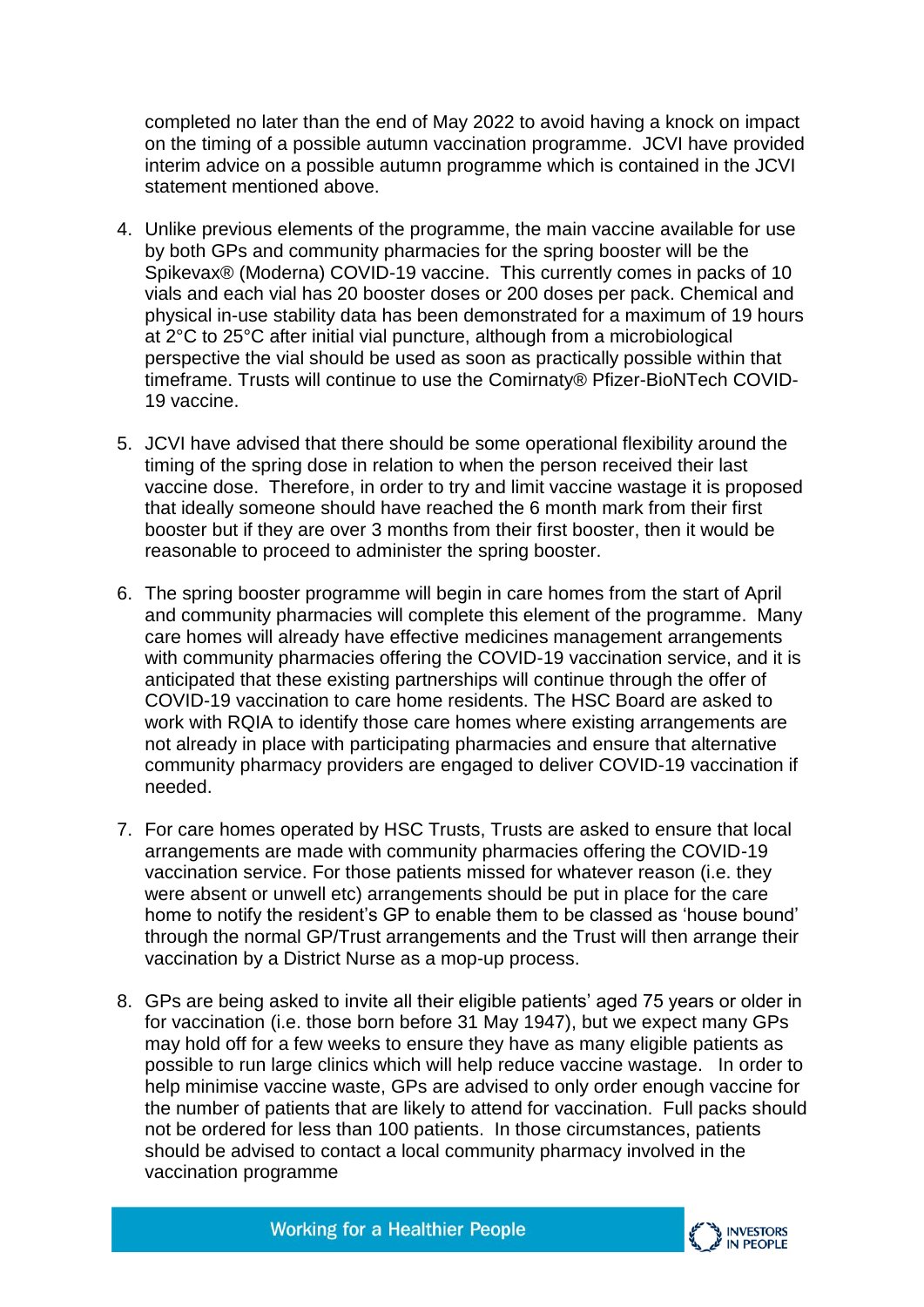- 9. In addition to being invited by their own GP to receive a spring booster, individuals aged 75+ will have the option to receive their spring booster vaccination via a participating community pharmacy or at a Trust led vaccination clinic.
- 10.Overall it is expected that Trusts will play a smaller role in the spring booster programme compared to earlier stages of the COVID vaccination programme. Trusts will continue to run some vaccination centres as well as mobile clinics/pop up clinics and should vaccinate anyone who attends for their relevant dose. In addition to this, Trusts (District Nursing Teams) will continue to vaccinate the eligible housebound patients, based on lists submitted by GPs.
- 11.Immunosuppressed individuals are also eligible for the spring booster but it is likely that many of these individuals will have only recently received their booster dose, 3 months after they had received a  $3<sup>rd</sup>$  primary dose. Immunosuppressed individuals who have received an additional primary dose may have received the booster (fourth) dose more recently. These latter individuals and other eligible people who received their last vaccine more recently should be offered the booster during the spring campaign providing there is at least three months from the previous dose. This will ensure they have additional protection against a potential summer wave and will align with their peers to facilitate an autumn programme. Trust clinicians should write to advise their patients of this. GPs should provide a "safety net" service. Practices may be aware of immunosuppressed patients that got their 3<sup>rd</sup> primary dose or subsequent booster within the practice. Practices can offer vaccination to any of their registered patients who meet the criteria as immunosuppressed at patient request or by practice identification.
- 12.We would urge that every effort is made by GPs, Community Pharmacies and Trusts to build of the success of the COVID-19 vaccination programme to date and encourage all those eligible to receive the spring booster dose to do so when appropriate.

Yours sincerely

Mudrael Marcha

**Professor Sir Michael McBride Ms Maria McIlgorm Chief Medical Officer**

Maria M<sup>1</sup> Ilgwm

**Chief Nursing Officer** 

 $\overline{\phantom{a}}$ 

**Mrs Cathy Harrison Chief Pharmaceutical Officer**